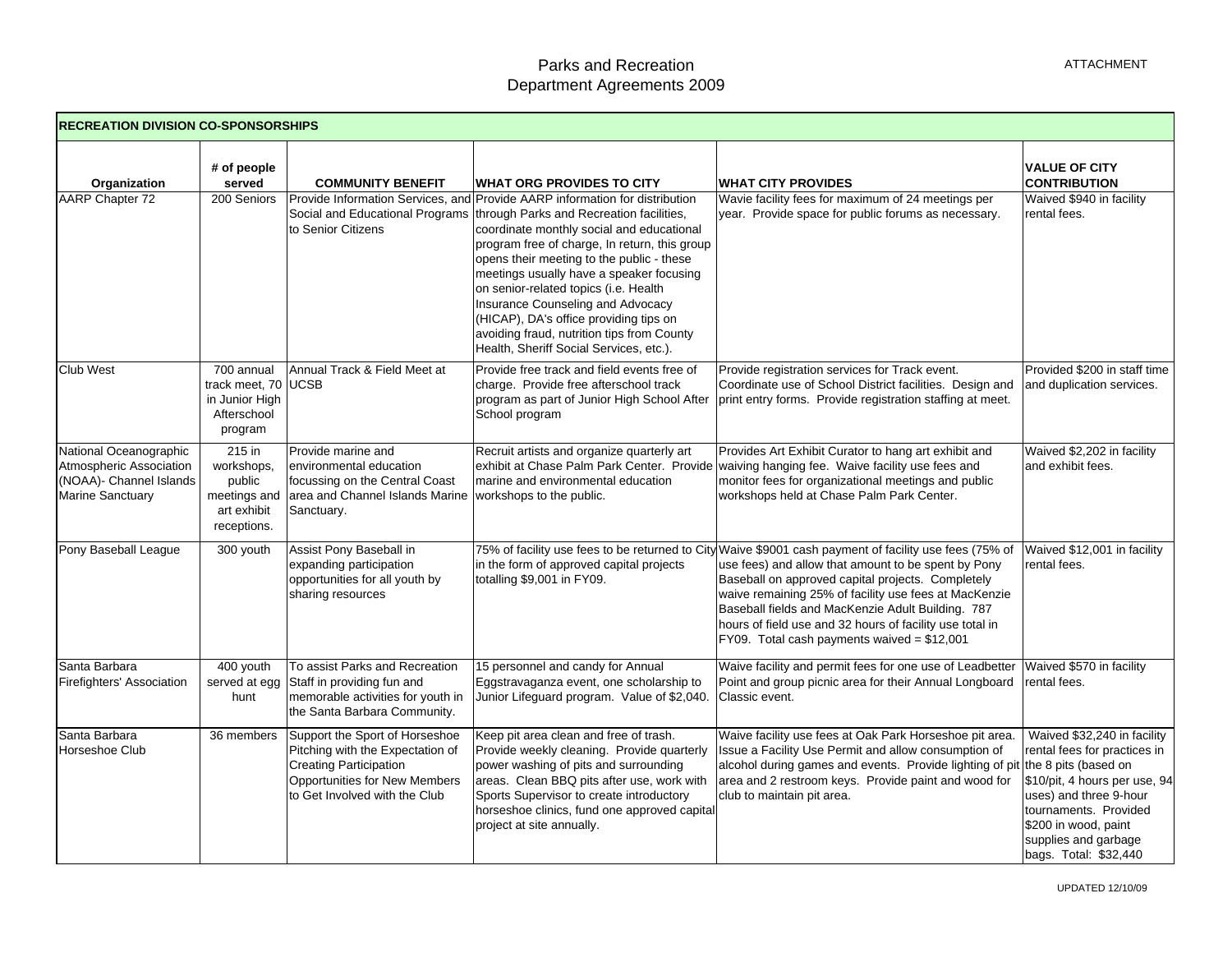## Parks and Recreation Department Agreements 2009

| Organization                                             | # of people<br>served                        | <b>COMMUNITY BENEFIT</b>                                                                                                                                                                                                          | <b>WHAT ORG PROVIDES TO CITY</b>                                                                                                                                                                                                                                                           | <b>WHAT CITY PROVIDES</b>                                                                                                                                                                                                                                                                                                                                                                                                                                                                                                                                                                                                                                                                                      | <b>VALUE OF CITY</b><br><b>CONTRIBUTION</b>                                              |
|----------------------------------------------------------|----------------------------------------------|-----------------------------------------------------------------------------------------------------------------------------------------------------------------------------------------------------------------------------------|--------------------------------------------------------------------------------------------------------------------------------------------------------------------------------------------------------------------------------------------------------------------------------------------|----------------------------------------------------------------------------------------------------------------------------------------------------------------------------------------------------------------------------------------------------------------------------------------------------------------------------------------------------------------------------------------------------------------------------------------------------------------------------------------------------------------------------------------------------------------------------------------------------------------------------------------------------------------------------------------------------------------|------------------------------------------------------------------------------------------|
| Santa Barbara Police<br>Activities League, Inc.<br>(PAL) | 965 youth                                    | To combine available resources<br>to increase recreational<br>participation in youth sport and<br>creative activities.                                                                                                            | Administer Campership Alliance program,<br>provide co-sponsored recreation programs<br>to the community at little or no cost.<br>Coordinate Junior High School After School<br>program.                                                                                                    | Provide \$20,000 from General Fund to administer Junior Waived \$14,322 in field<br>High After School Program. Waive facility use fees for<br>one annual holiday party at CPAC during non-prime time Pavilion, \$20,550 in vehicle<br>hours, use of one City van including maintenance,<br>storage and fuel for 2 months in July, August, van use<br>throughout school year including fuel, waive field use at<br>school sites and Ortega soccer field.                                                                                                                                                                                                                                                        | use, \$450 at Cabrillo<br>rental fees and provided<br>\$500 of fuel. Total:<br>\$35,822  |
| Santa Barbara Special<br>Olympics                        | 300 children,<br>teens and<br>adults         | Provide Year-Round Sports to<br>Persons with Developmental<br><b>Disabilities</b>                                                                                                                                                 | Organize and implement year-round<br>program for persons with developmental<br>disabilities.                                                                                                                                                                                               | Waive facility fees at Carrillo Street gym, Pershing<br>Tennis, Ortega Park, Los Banos and MacKenzie Park<br>for sports activities. Provide meeting space for monthly<br>meetings, coaches quarterly training and ocassional<br>special events. Wavie fee for one use of City bus.<br>Provide storage space at Carillo Street gym.                                                                                                                                                                                                                                                                                                                                                                             | Waived \$7859 in rental<br>fees.                                                         |
| Semana Nautica                                           | 7.000<br>competitors,<br>3,000<br>spectators | Provide weeklong aquatics and<br>sports festival for the community.                                                                                                                                                               | and sports festival including sporting<br>competitions and art show.                                                                                                                                                                                                                       | Organize and implement week-long aquatics Waive hanging fee, reception fee and 30% commission<br>for Semana Nautica Art Exhibit at Cabrillo Pavilion,<br>Waive conference room fee at CPAC for 1 hour monthly conference room rental<br>meetings.                                                                                                                                                                                                                                                                                                                                                                                                                                                              | Waived \$518 in hanging<br>fee, reception fee, and<br>fees.                              |
| SONando & Santa<br>Barbara Bowl Foundation               | 14 participants                              | a Son Jarocho Music Program. costs.<br>Son Jarocho Music Program<br>participants will learn about Son<br>Jarocho's<br>history.<br>rich<br>instruments, musical forms and<br>lyrical structure, and receive<br>weekly instruction. |                                                                                                                                                                                                                                                                                            | The purpose of the agreement is Provide staff liaison for overall coordination Waive facility fees for program at Franklin Neighborhood Waived \$1600 in facility<br>to collaborate with SONando and of program, provide knowledgable artists to Center for up to 15 program participants, weekly for 3<br>its fiscal sponsor, the Santa work with participants, provide \$8,200 for hours per session. Assist with program registration,<br>Barbara Bowl Foundation, to offer artist stipends, materials and operating provide a staff liaison for assistance with program,<br>outreach and recruitment of participants and assistance<br>with special events, provide storage for all musical<br>nstruments. | rental fees.                                                                             |
| <b>SPARKLE</b>                                           | 60,000 in<br>beach area.                     | Partner with SPARKLE to<br>organize and coordinate the<br>annual 4th of July celebration at<br>West Beach                                                                                                                         | Organize 4th of July event activities,<br>contract with musical entertainment, provide<br>stage, lighting and power, contract with food<br>and beverage vendors, Powerwash<br>sidewalks after event, share cost of light<br>towers with City. Paid \$2194 shared cost for<br>light towers. | Pay for fireworks display and coordinate all security,<br>setup needs. Waive facility use fees for West Beach<br>site, provide toilets and trash service, share in cost of<br>light towers, distribute press releases.                                                                                                                                                                                                                                                                                                                                                                                                                                                                                         | Waived \$2540 in beach<br>rental fees. Additional<br>\$51,000 spent by City on<br>event. |
| The Granada                                              | 3 youth                                      | opportunities for Santa Barbara<br>community teenagers through a<br>free program, the Actors Rep-<br>Granada Teen Project.                                                                                                        | Collaborate to expand theatre arts Plan and implement all aspects of Granada<br>Teen Project program. Offer program free<br>to participants                                                                                                                                                | Waive fees for MacKenzie Adult Building for 12<br>Mondays, 3:30-5:30pm.                                                                                                                                                                                                                                                                                                                                                                                                                                                                                                                                                                                                                                        | Waived \$1,200 in facility<br>rental fees.                                               |
| <b>Project Renaissance</b>                               | 24 youth                                     | art programs that will draw Santa<br>Barbara's youth and families<br>together in a neighborhood<br>setting                                                                                                                        | Provide rewarding and stimulating Plan and implemented art program.                                                                                                                                                                                                                        | Waive the facility rental fees for the Harding Recreation Waived \$1,620 in facility<br>Center Fridays from 6:30 - 9:30 PM. Provide storage for rental fees.<br>materials and supplies. Provide translation for program<br>flyers.                                                                                                                                                                                                                                                                                                                                                                                                                                                                             |                                                                                          |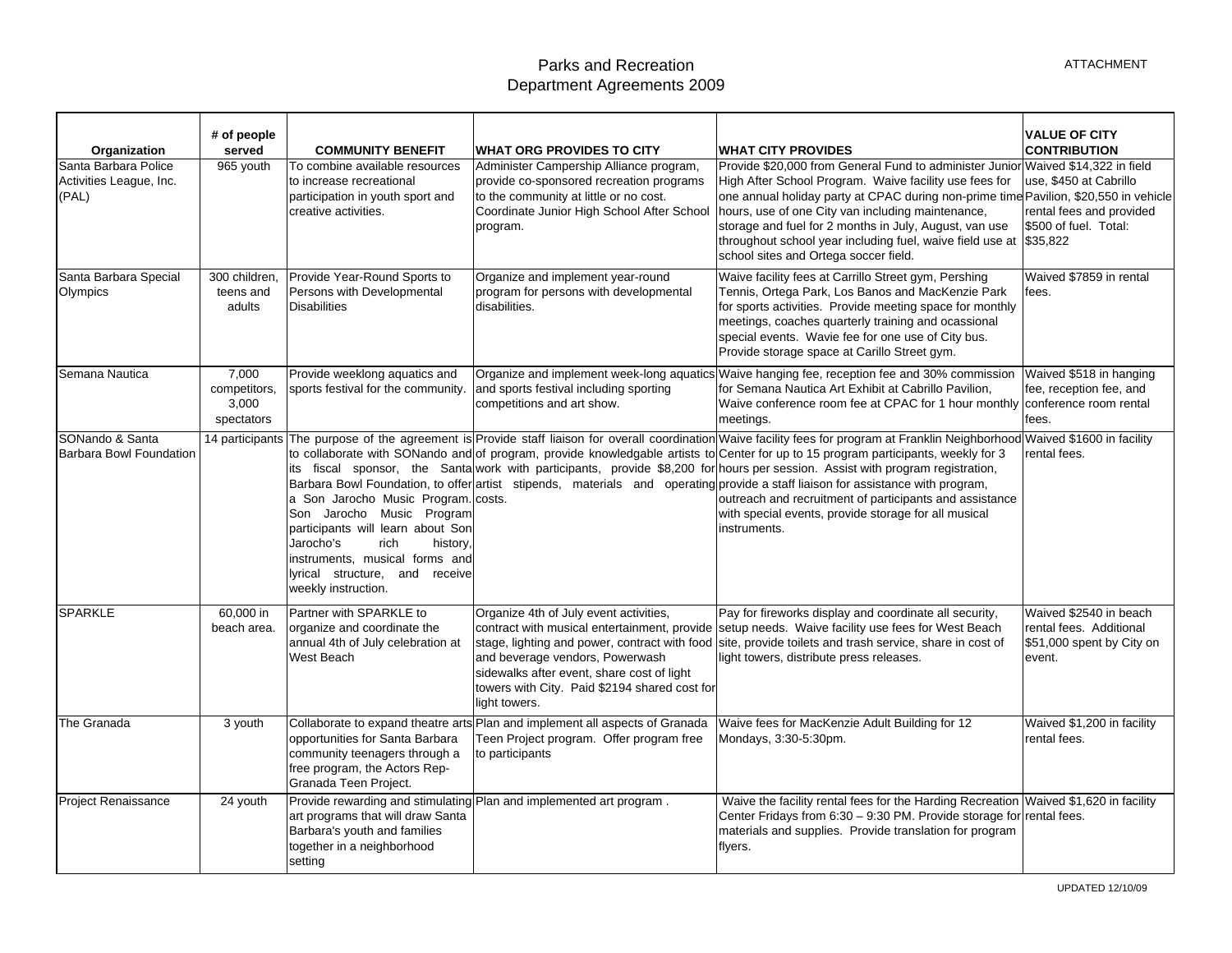| <b>FACILITY USE AGREEMENTS</b>                          |                                                |                                                                                                                                                                      |                                                                                                                                                                                                                                                                                                                                                                   |                                                                                                                                                                                                                                                                                                                                                                                      |                                                                                                                                                                                                                                                                                                                                                                                    |
|---------------------------------------------------------|------------------------------------------------|----------------------------------------------------------------------------------------------------------------------------------------------------------------------|-------------------------------------------------------------------------------------------------------------------------------------------------------------------------------------------------------------------------------------------------------------------------------------------------------------------------------------------------------------------|--------------------------------------------------------------------------------------------------------------------------------------------------------------------------------------------------------------------------------------------------------------------------------------------------------------------------------------------------------------------------------------|------------------------------------------------------------------------------------------------------------------------------------------------------------------------------------------------------------------------------------------------------------------------------------------------------------------------------------------------------------------------------------|
| Organization<br>MacKenzie Park Lawn<br>Bowls Club, Inc. | # of people<br>served<br>172 members<br>(2008) | <b>COMMUNITY BENEFIT</b><br>Provide Quality Lawn Bowling<br>Program at MacKenzie Park                                                                                | <b>WHAT ORG PROVIDES TO CITY</b><br>Run all aspects of Lawnbowling Club.<br>Provide custodial services to clean<br>clubhouse. Provide telephone service.<br>Provide maintenance for both greens at<br>club. Purchase and maintain all equipment<br>related to greens maintenance. In FY10<br>club paying \$2,000 to City toward<br>maintenance and utility costs. | <b>WHAT CITY PROVIDES</b><br>Exclusive use of MacKenzie Park Lawn Bowls facility.<br>Building is 2,443 square feet in size. Provide custodial<br>supplies. Provide meeting space at MacKenzie Adult<br>Building for semi-annual meetings, Provide capital<br>improvements, preventive maintenance and emergency<br>repairs. Parks Division provides exterior landscaping<br>service. | <b>VALUE OF CITY</b><br><b>CONTRIBUTION</b><br>Parks spends \$9,742 (180<br>hours) in staff time<br>maintaining exterior<br>landscaping at this site.<br>Non-profit rental rate is<br>\$1.08 per square foot.<br>Waived \$2638 rental per<br>month or \$31,660 annually.<br>Total =\$41,402*<br>*Building Maintenance still<br>calculating maintenance<br>and utility costs.       |
| Primo Boxing Club/ Say<br>Yes to Kids                   | adults                                         | age. Program also includes<br>basketball and educationa-related and building maintenance.<br>activities.                                                             | boxing program, serving primarily of \$10,000 for use of 1500 square foot<br>youth between 8 and 21 years of facility. Provides daily interior janitorial<br>service, telephone, grounds maintenance                                                                                                                                                              | 100 youth, 39 Provide a co-ed multigenerational Run all aspects of program. Pay annual rent Exclusive use of Youth Sports Center. Building is 1,500<br>square feet in size, and non-profit rental rate is \$1.08<br>per square foot or \$19,440 annually. Provide utilities,<br>pest control and any major structural-related repairs.                                               | Waive \$9,400 in facility<br>rental fees. City also<br>waives cost of electricity,<br>gas and water.                                                                                                                                                                                                                                                                               |
| Santa Barbara Lawn<br><b>Bowls Club</b>                 | 134 members<br>(2008)                          | Provide a Quality Lawn Bowling                                                                                                                                       | Run all aspects of Lawnbowling Club.<br>Program at Spencer Adams Park   Provide custodial services to clean<br>clubhouse. Provide telephone service.<br>Provide maintenance for both greens at<br>club. Purchase and maintain all equipment<br>related to greens maintenance. In FY10<br>club paying \$2,000 to City toward<br>maintenance and utility costs.     | Exclusive use of Spencer Adams Park. Building is<br>1,457 square feet in size. Provide custodial supplies.<br>Provide meeting space at Davis Center for sermi annua<br>meetings. Provide captial improvements, preventive<br>maintenance and emergency repairs. Parks Division<br>provides exterior landscaping.                                                                     | Parks spends \$17,010<br>(315 hours) in staff time<br>maintaining exterior<br>landscaping at this site.<br>Waived \$329 of Davis<br>Center facility rental fees.<br>Non-profit rental rate is<br>\$1.08 per square foot.<br>Waived \$1,574 rental per<br>month or \$18,888 annually.<br>Total =\$35,898*<br>*Building Maintenance<br>calculating maintenance<br>and utility costs. |
| Santa Barbara Swim Club                                 | 200 youth,<br>100 adults                       | Banos                                                                                                                                                                | Provision of Swim Program at Los Organize and run Master's and Age Group<br>Swimming programs.                                                                                                                                                                                                                                                                    | Provide office space at Los Banos Pool and 1800 hours<br>of pool use annually. Office space is 292 square feet in<br>size. They pay \$18/hour or 68% off non-profit rate<br>(\$57/hour) and office space rental of \$1.08 per square<br>foot for non-profits is waived. In FY10 will pay \$33,804                                                                                    | Waived \$70,200 in facility<br>rental fees and \$315 per<br>month or \$3,784/ year in<br>office space rental . Total<br>$= $73,984$                                                                                                                                                                                                                                                |
| <b>Tennis Patrons</b>                                   | youth, 600<br>Adult<br>registrations           | Estimate 1000 Promote Tennis Participation<br>Through Tournaments for Adults<br>and Juniors, Low Cost Clinics for<br>Youth and Special Tennis Events<br>for All Ages | to City. Approximately \$3,500 in FY10.                                                                                                                                                                                                                                                                                                                           | Paying 20% of Adult Tournament Revenues Waive 1700 hours of facility use. Non-profit rate is<br>\$10/hour. Provide storage room and storage under<br>stadium.                                                                                                                                                                                                                        | Waived \$17,000 in facility<br>rental fees.                                                                                                                                                                                                                                                                                                                                        |